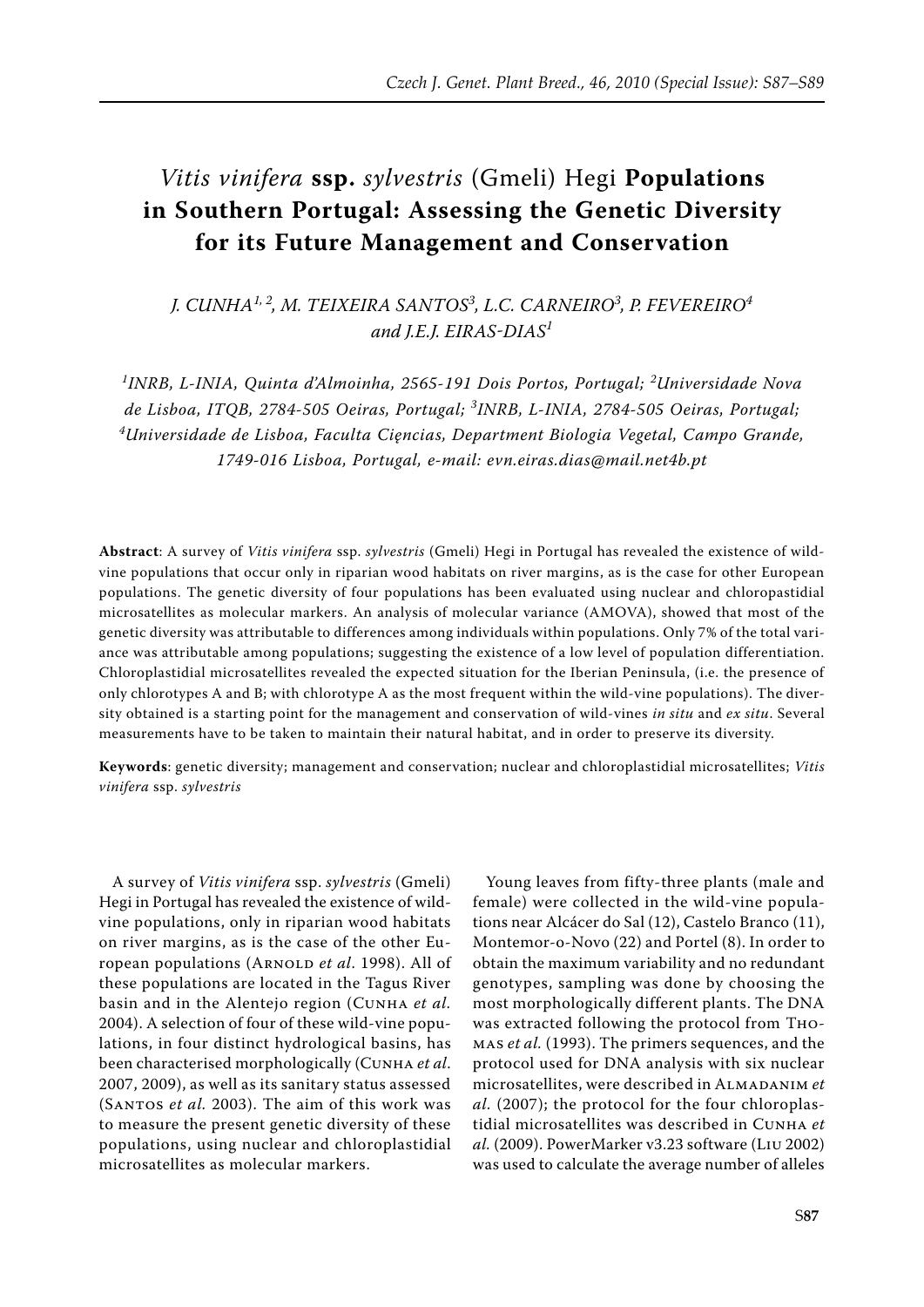per locus (Na), the observed heterozygosity (Ho), the expected heterozygosity or gene diversity (He), and the Polymorphism Information Content (PIC) for each nuclear microsatellite locus.

An analysis of molecular variance (AMOVA) was used to determine the distribution of genetic variation, both within and among populations within a region, using GENALEX software (Peakall & Smouse 2006). The significance of the fixation index (Fst) was tested non-parametrically by 1000 permutations.

A total of fifty three alleles were observed across the six nuclear markers in the wild-vine samples. The number of alleles per locus ranged from seven (VRZag 62) to eleven (VVS2), with a mean value of 8.8 alleles per locus. For all loci, most alleles varied in steps over two nucleotides; only loci VVS2 showed alleles that differed from the others with two nucleotides. The allelic frequencies for each locus were generally high (over two, three, or four alleles), with an overall frequency value greater than 0.30. Allelic frequency values ranged from 0.006 (alleles present in single plants) to 0.750. Overall observed heterozygosity values per marker ranged from 0.509 to 0.736, with a mean value of 0.656. The expected heterozygosity values were similar as the observed heterozygosity values; ranging from 0.588 to 0.801, with a mean value of 0.676. All nuclear microsatellite loci scores in this study were polymorphic, displaying values of PIC from 0.569 to 0.778.

The AMOVA analyses (Table 1) of the genetic distances between populations, defined by geographic hydrological basins, indicated that 93% of the genetic variation was attributable to differences among individuals within populations, with only 7% of the total variance being attributeable among populations; suggesting the existence of a low level of population differentiation. The fixation index,

Fst, (also known as Wright's F-statistics) measures the decline in heterozygosity due to subdivision within a population. The fixation index ranges from 0 (indicating no differentiation between the overall population and its subpopulations) to a theoretical maximum of 1; although in practice, the observed fixation index is much less than 1, even in highly differentiated populations. The Fst index for *Vitis vinifera* ssp. *sylvestris* populations, based on hydrological basins of permutation in the AMOVA, was estimated at 0.071. The low Fst index for ssp. *sylvestris* suggests that heterozygosity may be highly maintained, primarily through random crosses.

The percentage of variance within the populations (93%), shows that the method followed for collecting the samples assures the maximum variability; and it is to be used when collecting samples in new surveys, or for selecting *ex situ* cuttings collections.

The chloroplastidial microsatellites revealed the expected situation for the Iberian Peninsula (i.e. the presence of only chlorotypes A and B; with chlorotype A as the most frequent (66%) within the wild-vine populations). The distribution of chlorotypes in the four Southern Portuguese populations is heterogeneous. The Montemor-o-Novo population has only chlorotype A. Alcácer do Sal, Castelo Branco and Portel populations have both chlorotypes, but with different distributions of chlorotype B of 91.6%, 18%, and 62.5%, respectively.

The diversity obtained is a starting point for the management and conservation of wild-vines' *in situ* and *ex situ* conservation. Several measurements must be taken for the management of the natural habitat, and to preserve its diversity. The present overall diversity can be safeguarded in an *ex situ* collection already underway at Quinta da

Table1. Summary of AMOVA of *Vitis vinifera* ssp. *sylvestris* on four distinct hydrological basins from Southern Portugal

| Variance component   | Degrees<br>of freedom | Sum<br>of squares | Variance<br>components | Percentage<br>of variation |
|----------------------|-----------------------|-------------------|------------------------|----------------------------|
| Among populations    | 3                     | 17.03             | 0.15                   | 7.00                       |
| Within populations   | 102                   | 198.05            | 1.94                   | 93.00                      |
| Total                | 105                   | 215.08            | 2.09                   |                            |
| Fixation index (Fst) | 0.071 (P < 0.001)     |                   |                        |                            |